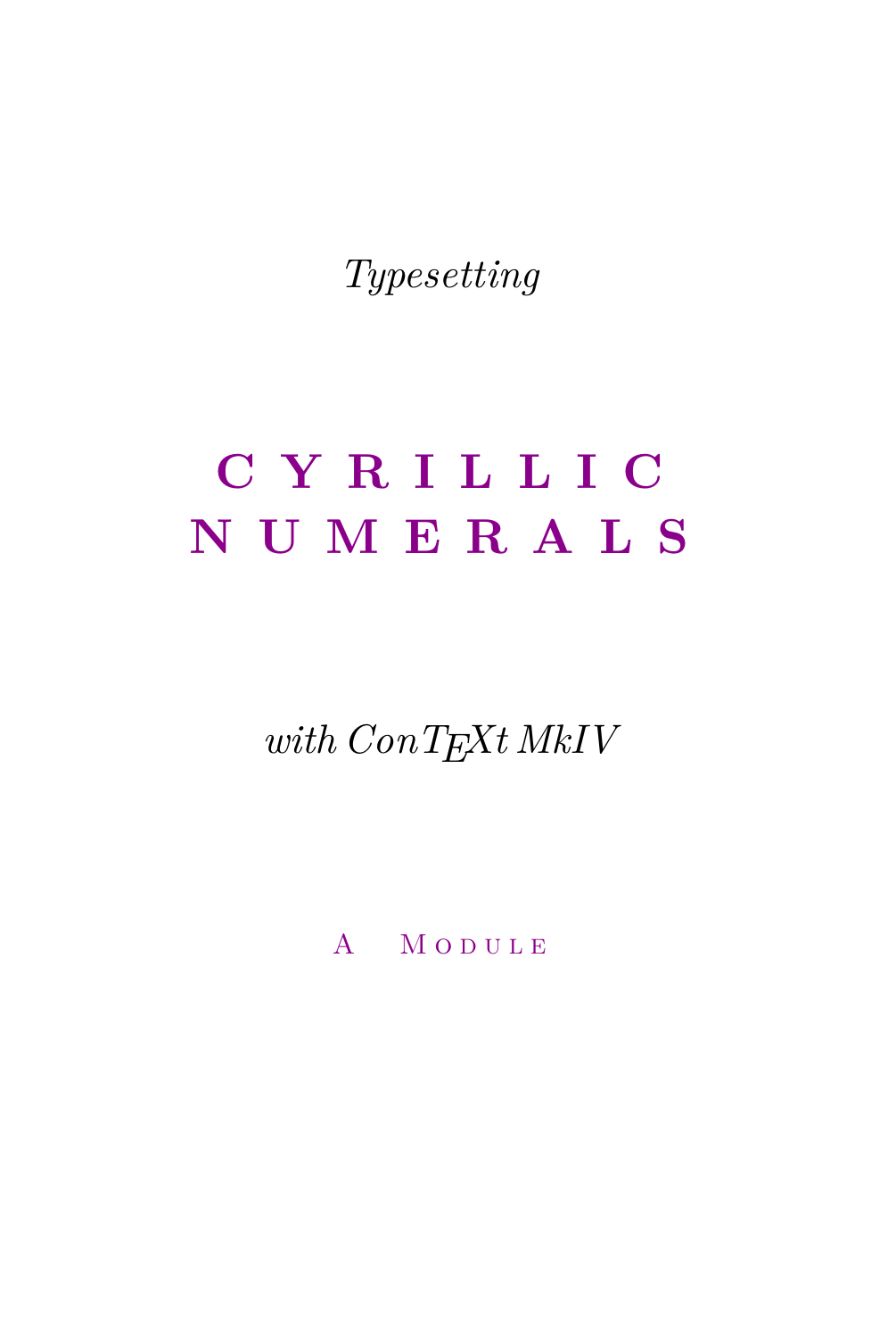

© 2011-2013 Philipp Gesang, Radebeul The latest Version can be found at https://bitbucket.org/phg/. Mail bugs and fixes or complaints and suggestions to megas.kapaneus@gmail. com.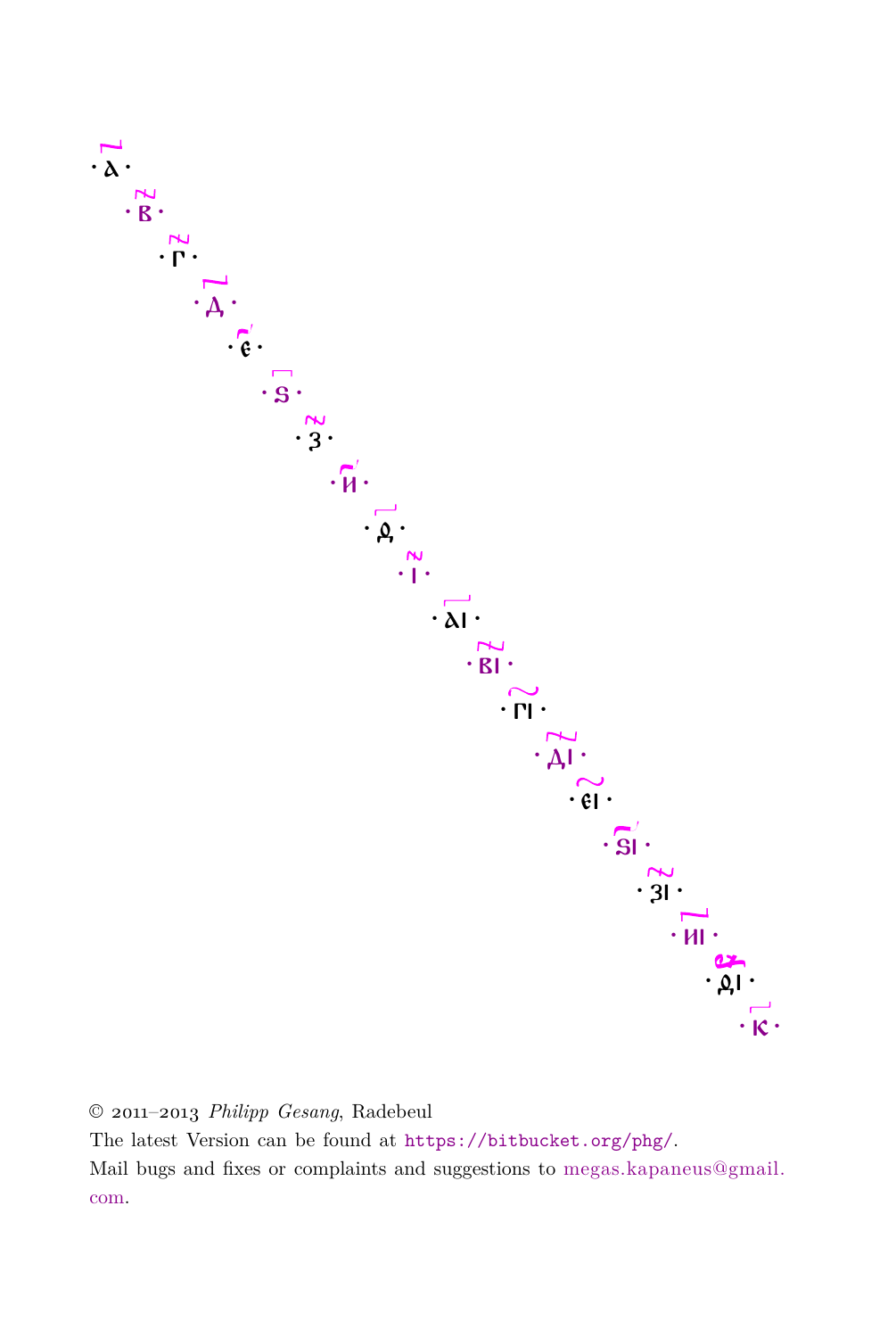### **CONTENT**

| $\sim$<br>$\lambda$    |                                    |                       |                |
|------------------------|------------------------------------|-----------------------|----------------|
| $\widetilde{B}$        |                                    |                       | $\overline{4}$ |
|                        | $\sim$ $-$<br>$\mathbf{B} \cdot a$ | Setup                 | $\overline{4}$ |
|                        | $\sim$ $-$<br>R.6                  | Predefined Commands   | 8              |
|                        | $\sim$ $-$<br>R.2                  | Command Derivation    | 10             |
| $\sim$<br>$\mathbf{r}$ |                                    | USAGE AND PRECAUTIONS | 11             |
|                        | $\sim$ $-$<br>$\Gamma$ . $a$       | Counters              | $11\,$         |
|                        | $\sim$ $-$<br>$\Gamma$ . $\beta$   | Font Issues           | 12             |
|                        | LICENSE                            |                       | 13             |
|                        |                                    |                       |                |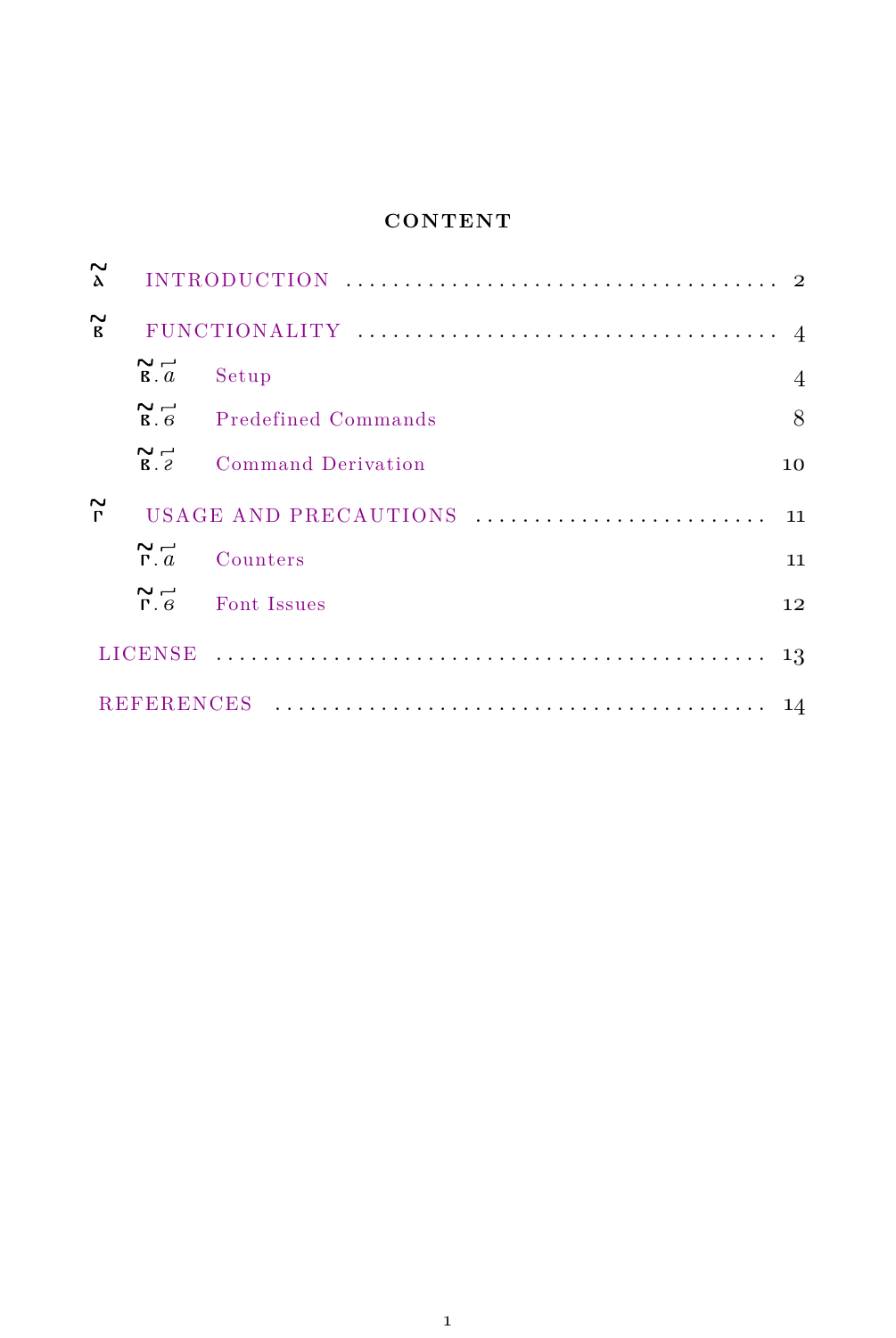### а **INTRODUCTION**

<span id="page-3-1"></span><span id="page-3-0"></span>The ConT<sub>E</sub>X<sup>t</sup> format comes with a collection of conversion routines for different number systems that are specified in the files core-con.mkiv and core-con.lua. Cyrillic numerals, however, are not part of this collection. The aim of the module at hand is to provide means of handling Cyrillic numbers and make them seamlessly integrate with the existing interface for number conversion.

If you are familiar with Cyrillic numbers, you might choose to skip the rest of this section and instead continue in medias res with the description on the module's usage in the section on ["Functionality"](#page-5-0).

The Cyrillic numeral system, like the alphabet it is based on, originated from the Greek numerals and thus continues many features of the latter.<sup>1</sup> As with the Roman number system, there are no dedicated glyphs reserved for numerals,

instead numbers are represented by strings of letters from the ordinary alphabet,  $\eta$ organized in a peculiar way. Both systems also have the base (10) in common. However, unlike the Roman system Cyrillic numbers are p o sitional, meaning that the

|                                     |  |  | n 1 2 3 4 5 6 7 8 9 |  |  |
|-------------------------------------|--|--|---------------------|--|--|
| $n \cdot 10^0$ двгде s зид          |  |  |                     |  |  |
| $n \cdot 10^1$ іклмн <u>а</u> ́оп ү |  |  |                     |  |  |
| $n \cdot 10^2$ рстуф х $\psi$ wц    |  |  |                     |  |  |

*Table 1* Number values of the Cyrillic alphabet.

numerical value of a digit depends on its location relative to the other digits. The first nine digits, in ascending order, are: "а", "в", "г", "д", "е", "ѕ", "з", "и", and "ѳ". As you might have noticed, this series does not correspond to the first nine glyphs of the Cyrillic alphabet ( $\Delta$  б в г $\Delta$ )  $(x, s, s)$ , but rather to the order of the original Greek letters from which

<sup>1</sup> Thorough examinations of how Cyrillic numbers were used in praxi are hard to find. The best that the couple of bookshelfs dedicated to grammar in a local department of Slavonic languages has to offer appears to be [Žolobov \(2006\)](#page-15-1). Another work, [Trunte \(2005\),](#page-15-2) although it follows a less descriptive but rather instructional approach, deserves mentioning as well.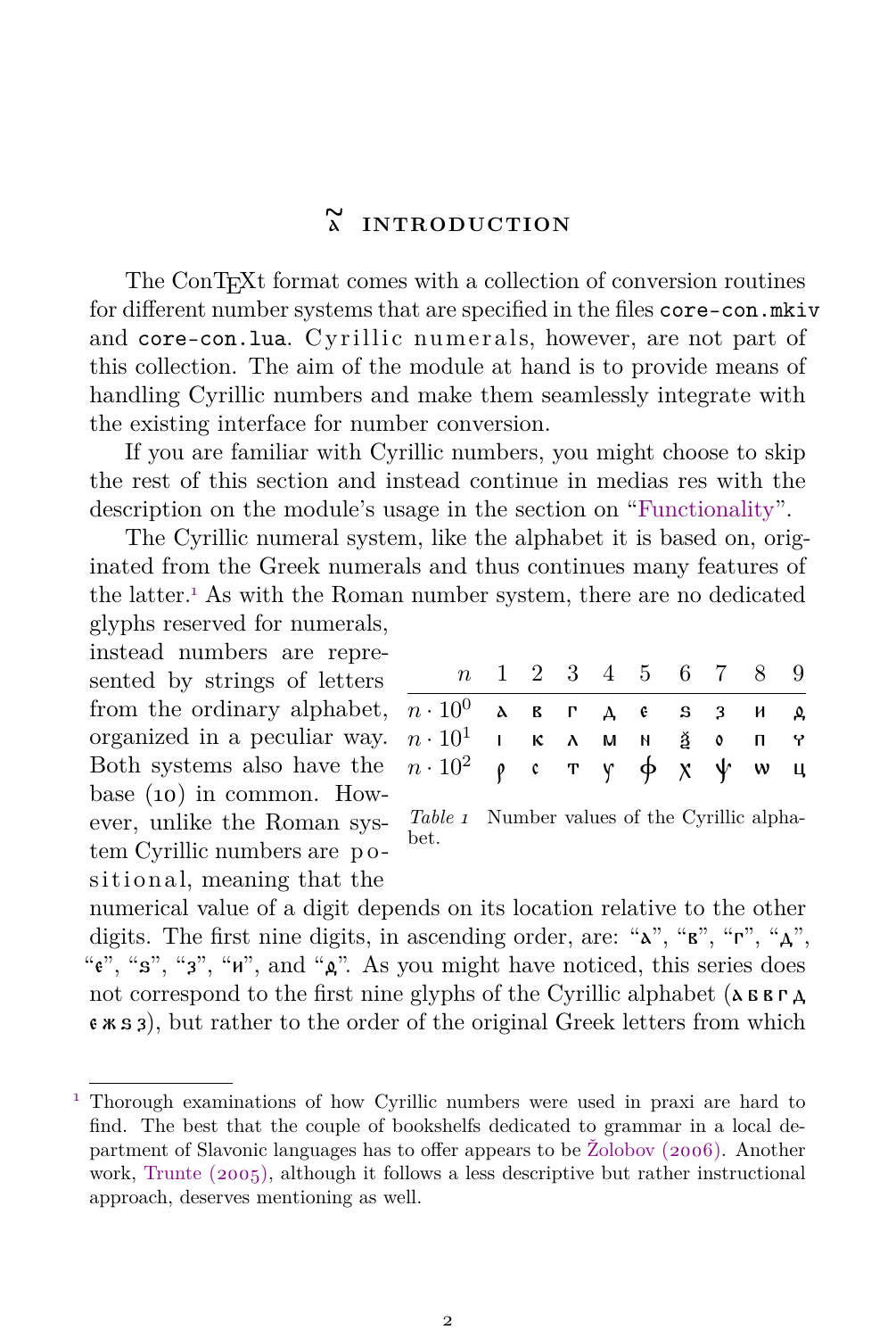they were derived  $(\alpha \beta \gamma \delta \varepsilon \gamma \zeta \eta \vartheta)$ , with the character  $\gamma$  at position  $\mathbb{N}^{\mathfrak{g}}$  6 representing "stigma"). The inherited order of numerical values was kept, essentially trading backward compatibility for simplicity. The two other sets of letters that represent multiples of ten and hundred are listed in [Table](#page-3-1) 1. The digits are written in descending order, beginning with the most significant one. The numbers from 11 to 19 follow a different rule for their order mimicks the spoken language, which means that the less significant digit precedes the more significant one  $(\lambda I)$ , ві, гі, ді,  $\theta$ ,  $\theta$ ,  $\theta$ ,  $\theta$ ,  $\theta$ ,  $\theta$ ). There are no glyphs to represent zeros, so they are simply omitted. For example, in the Cyrillic system the number 42 is written as мв; the lack of a distinct zero sign causes 402 to have two digits as well, but the character representing the digit 4 is chosen from the hundreds set: ув.

The rules so far do not allow for numbers above 999. To compensate for the lack of additional letters, greater numbers are represented by the same glyphs (their value being padded by 1000). There are two ways to avoid confusion: Each digit may be prefixed with a special character, the thousands sign  $\epsilon$ . That way, 42 is still written MR, but 42 000 becomes  $\epsilon M_{\epsilon}B$ , and their sum  $\epsilon M_{\epsilon}B M_{\epsilon}$  But if numbers become bigger, the high digits can take alternative ornate forms:  $\hat{\mathfrak z} \hat{\mathfrak p}$  – instead of  $_{\ell}$  – for 100 000, and  $\lambda$  for 1 000 000.

In an environment where punctuation was at best minimal and interword spacing a luxury, numbers of this kind tend to be confused with text. Therefore, a Cyrillic number can have additional markers. Dots are used as delimiters before and after a number: ·мв·. Additionally, a number may be indicated by the titlo, which may span its whole length or just parts of it:  $\overline{\mathsf{M}}\mathsf{B}$ .

The Cyrillic number module combines all the above mentioned aspects into one handy command generator, relying on Lua for the conversion routine and METAPOST for the titlo placement. With all options in one place, it is trivial to create and maintain different conversion settings for different purposes.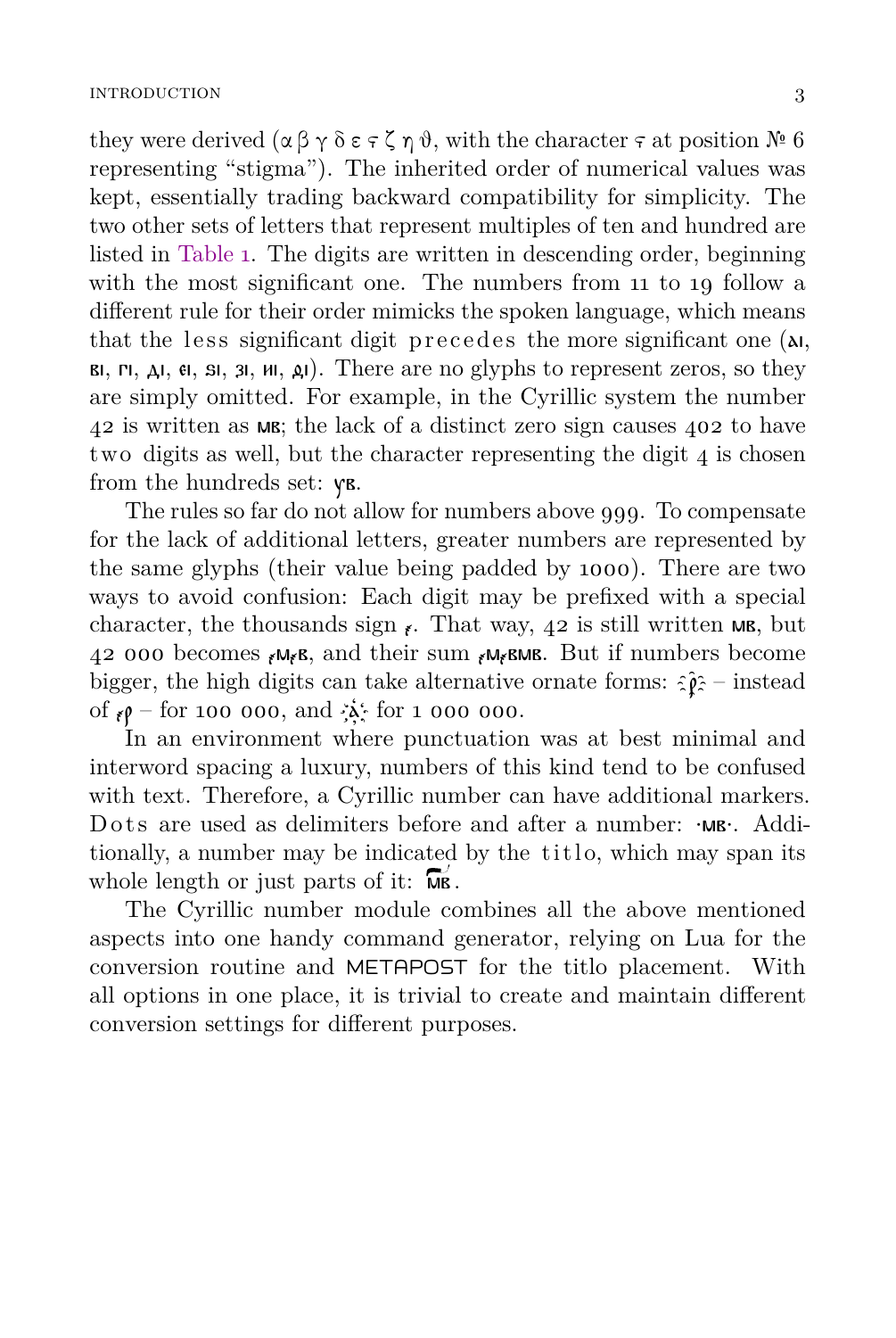### в **FUNCTIONALITY**

 $R \ddot{a}$  setup

<span id="page-5-1"></span><span id="page-5-0"></span>The module is initialized as any other:

\usemodule[cyrillicnumbers]

Once the module code is loaded, the setup command provides means to configure all the functionality it offers.

| <b>IDENTIFIER</b> |                                                                                                                                                                 |
|-------------------|-----------------------------------------------------------------------------------------------------------------------------------------------------------------|
| command           | $=$ \#1                                                                                                                                                         |
| dots              | no yes                                                                                                                                                          |
| dotsymbol         | <b>TEXT</b>                                                                                                                                                     |
| penwidth          | = DIMENSION                                                                                                                                                     |
| preferhundredk    | no yes                                                                                                                                                          |
| $\text{til}$      | mp font                                                                                                                                                         |
| titlocolor        | <b>IDENTIFIER</b>                                                                                                                                               |
| titlolocation     | middle final first                                                                                                                                              |
| titlomode         | $=$ NUMBER                                                                                                                                                      |
| titlospan         | NUMBER.                                                                                                                                                         |
|                   | $\setminus$ setupcyrnum [ $\cdot$ <sup>1</sup> ] [ $\cdot$ , $\cdot$ <sup>2</sup> ., ]<br>OPTIONAL<br>$=$<br>$=$ $-$<br>$=$<br>$=$<br>$=$ $-$<br>$=$<br>$=$ $-$ |

dots

Let's walk through the options one by one. As was hinted in the introduction a common practice is to delimit Cyrillic numbers with dots. Dot placement is enabled or disabled by setting the dots key to *yes* or *no* respectively. The dotsymbol key allows the user to supply a delimiter of Eir own choice; it defaults to the character " $\cdot$  " (unicode  $U + 00B7$ ). If a font doesn't contain a glyph for this code point or for whatever reason another symbol is required, the solution will look like this: \setupcyrnum[dots=yes,dotsymbol=\cdot]. The result of this modification looks as follows:  $\cdot$ мв⋅. As the dot can be an arbitrary symbol, it could be replaced by the asterisk:  $*_{MB}$ , or – even weirder – the hash character ("Gartenzaun"): #мв#.

dotsymbol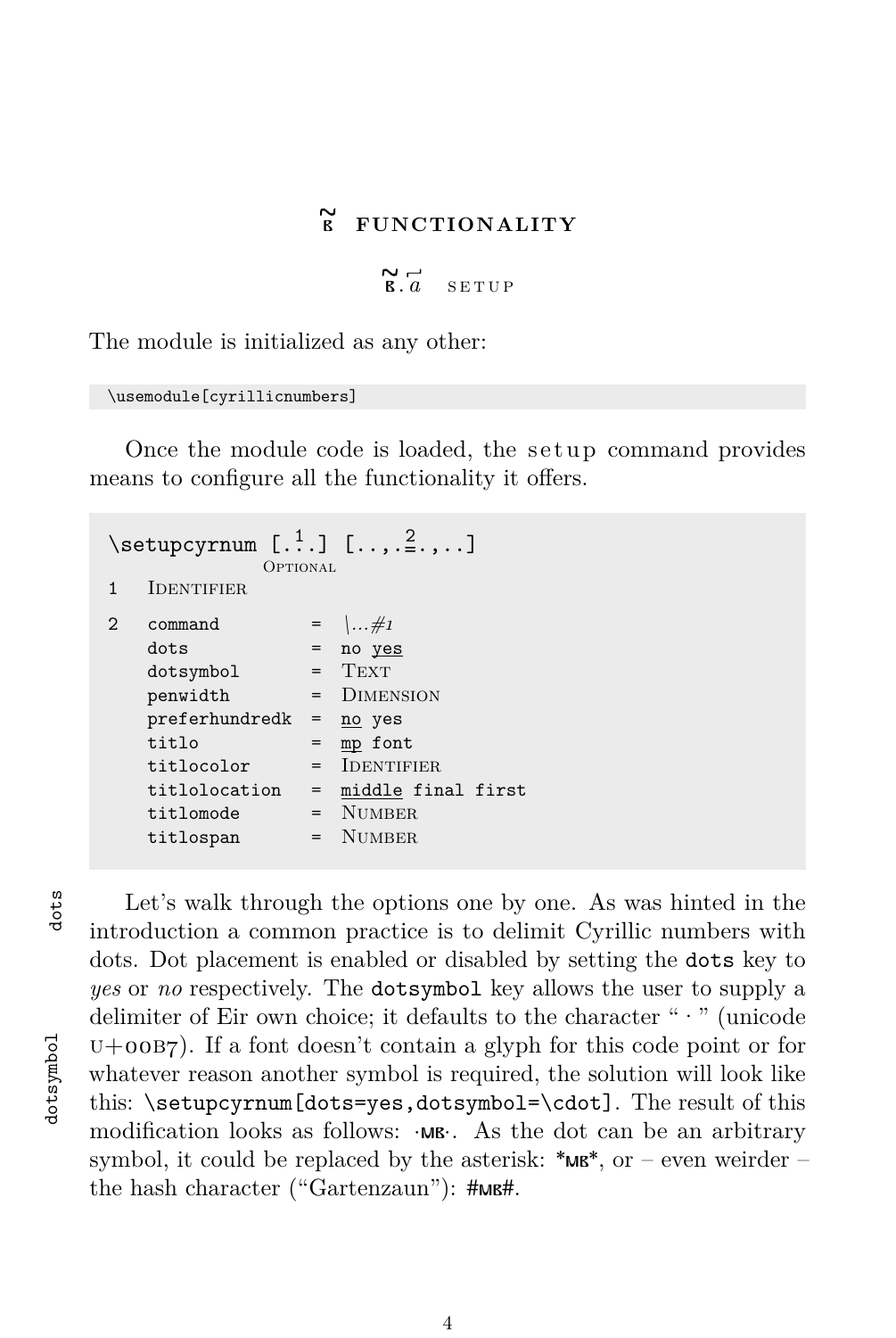In order to notate the sixth decimal digit (for multiples of one hundred million) there are two mutually excluding options: either the hundred thousands sign or the thousands prefix may be employed. Thus, the setup key preferhundredk determines which one will be chosen. If set to *yes*, then it's going to be the houndred thousands sign, else the regular thousands sign:  $\hat{\mu} \hat{\mu} = \kappa + \mu$ . (As is obvious from this example, the visual quality of the houndred thousands sign, which is a separate glyph, depends on the font used.)

Not every font contains proper glyphs for the entire Cyrillic unicode range, in fact every dedicated font for a single Cyrillic alphabet – contemporary Russian, say – might not contain all the characters needed to represent every Cyrillic numeral. This is the result of the historical development the respective scripts went through. This process usually lead to the elimination of several glyphs at different stages of the development. For example the Russian alphabet experienced one significant reduction of letters at the hand of emperor Peter  $I<sup>2</sup>$  and another later in 1917 as a consequence of – not only – the revolution. 3 Thus, chances are that in order to represent Cyrillic numbers, which rely on a superset of the modern Russian alphabet, another font needs to be chosen.<sup>4</sup> The Cyrillic Numbers module provides a hook for this kind of customization: you may define your own font switching macro and assign it to the command key of the setup. Suppose you decide to typeset your numbers using the Paratype Serif font.<sup>5</sup>

```
%%% 1. Load the module and the font.
\usemodule [cyrillicnumbers]
\usetypescriptfile [type-paratype.mkiv]
%%% 2. Define the font and a command that switches to it.
\definetypeface [numberfont] [rm] [serif]
               [paratype] [default] []
```
preferhundredk

preferhundredk

command

<sup>&</sup>lt;sup>2</sup> For an overview cf. http://www.paratype.ru/e-zine/issue04/peter1/peterna.htm or just google "гражданский шрифт".

 $3$  Cf. http://ru.wikipedia.org/wiki/ $\qquad$  1918.

<sup>4</sup> Font fallbacks are another option if the substitutes match the main font typographically; see [Hagen/Hoekwater \(2011\),](#page-15-3) pp. 97–99.

<sup>5</sup> A typescript can be found on the ConTEXt mailing list: [http://archive.conte](http://archive.contextgarden.net/message/20110105.204326.d0228ca7.en.html) [xtgarden.net/message/20110105.204326.d0228ca7.en.html](http://archive.contextgarden.net/message/20110105.204326.d0228ca7.en.html). Keep in mind that ParaType Serif itself is not a particularly suitable number font as it does not contain all required glyphs.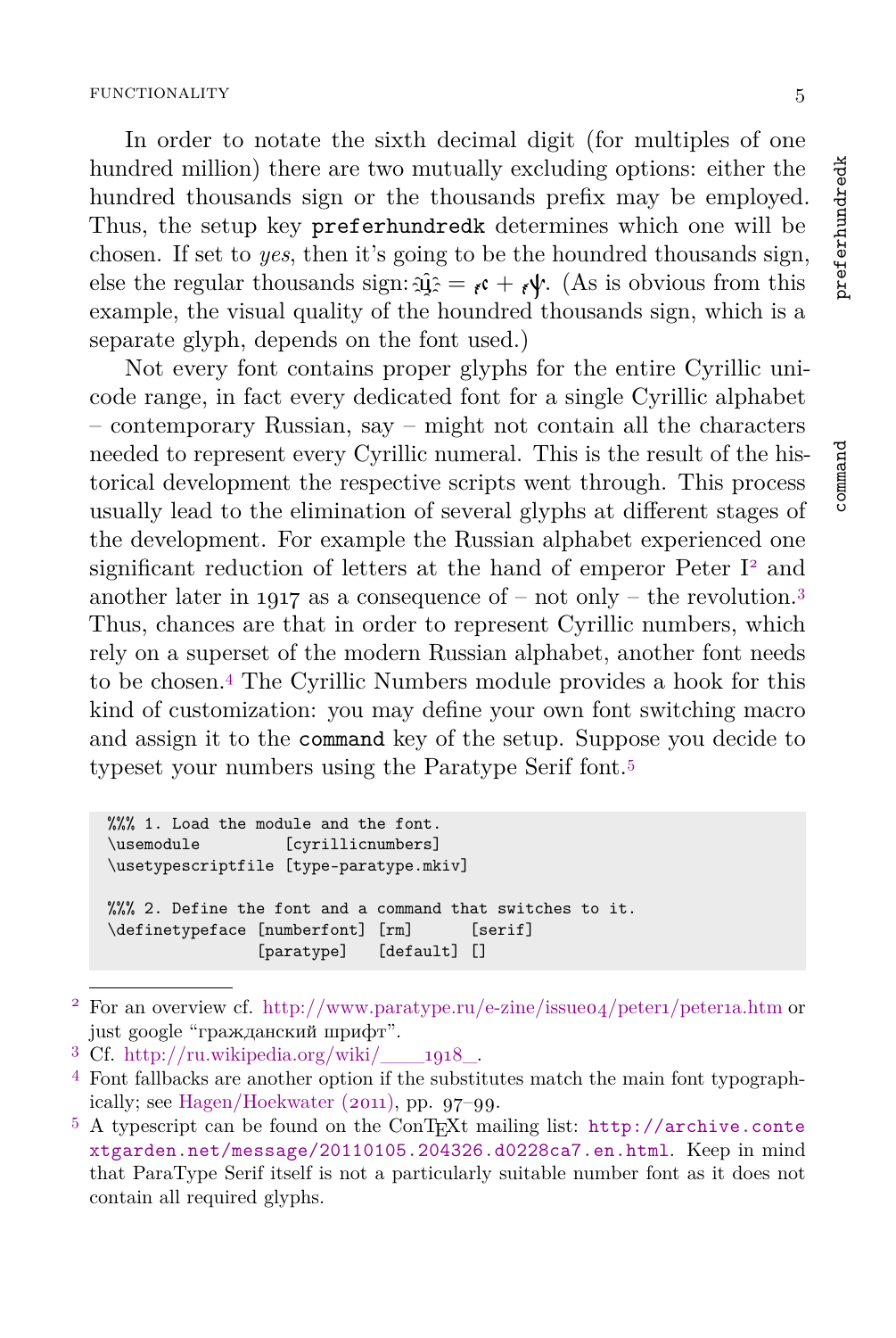<span id="page-7-0"></span>

|  |  | $\sim \sim \sim \sim \sim \sim -1.$ |  |  |
|--|--|-------------------------------------|--|--|
|  |  | MB MB MB MB MB MB MB MB MB          |  |  |

*Figure 1* Titlo as a matter of taste.

```
\unexpanded\define[1]\numbercommand{%
  \begingroup
    \language[ru]%
    \setupbodyfont[numberfont]%
    #1%
  \endgroup%
}
%%% 3. Hook the command into our converter.
\setupcyrnum [dots=yes,command=\numbercommand]
%%% 4. Use as needed.
\starttext
Normal text \cyrnum{42} \dots
\stoptext
%%% 5. ????
%%% 6. Profit!!!!!!
```
Naturally, the command may do anything that fits inside a one-argument macro, from coloring  $(\cdot \cdot)$  to case manipulation (MB).

The key titlo controls the placement and, if applicable, placement method of the  $\overline{\text{fit}}$ . The two valid method identifiers are mp and *font*, everything else will be interpreted as *no*, e. g. the titlo will be omitted. The latter method, *font*, takes the titlo glyph as supplied by the font file (code point  $U+483$ ). The main drawback of this solution is that to my knowledge the font titla are designed to span a single character only. As the titlo belongs to the class of combining characters, in the stream of unicode glyphs it will be appended to the character above which it is placed. Thus, multi-digit Cyrillic numbers (i. e. essentially any number with two or more non-zero digits) won't be represented in an optimal way: мв҃. There is a further option, titlolocation, which controls the placement of a font specific titlo. The three possible values specify a position *first*: ҂д҃смв, *middle*: ҂дсм҃в, and *final*: ҂дсмв҃. (For even character counts, the *middle* argument will pick one place to the right of the exact middle.)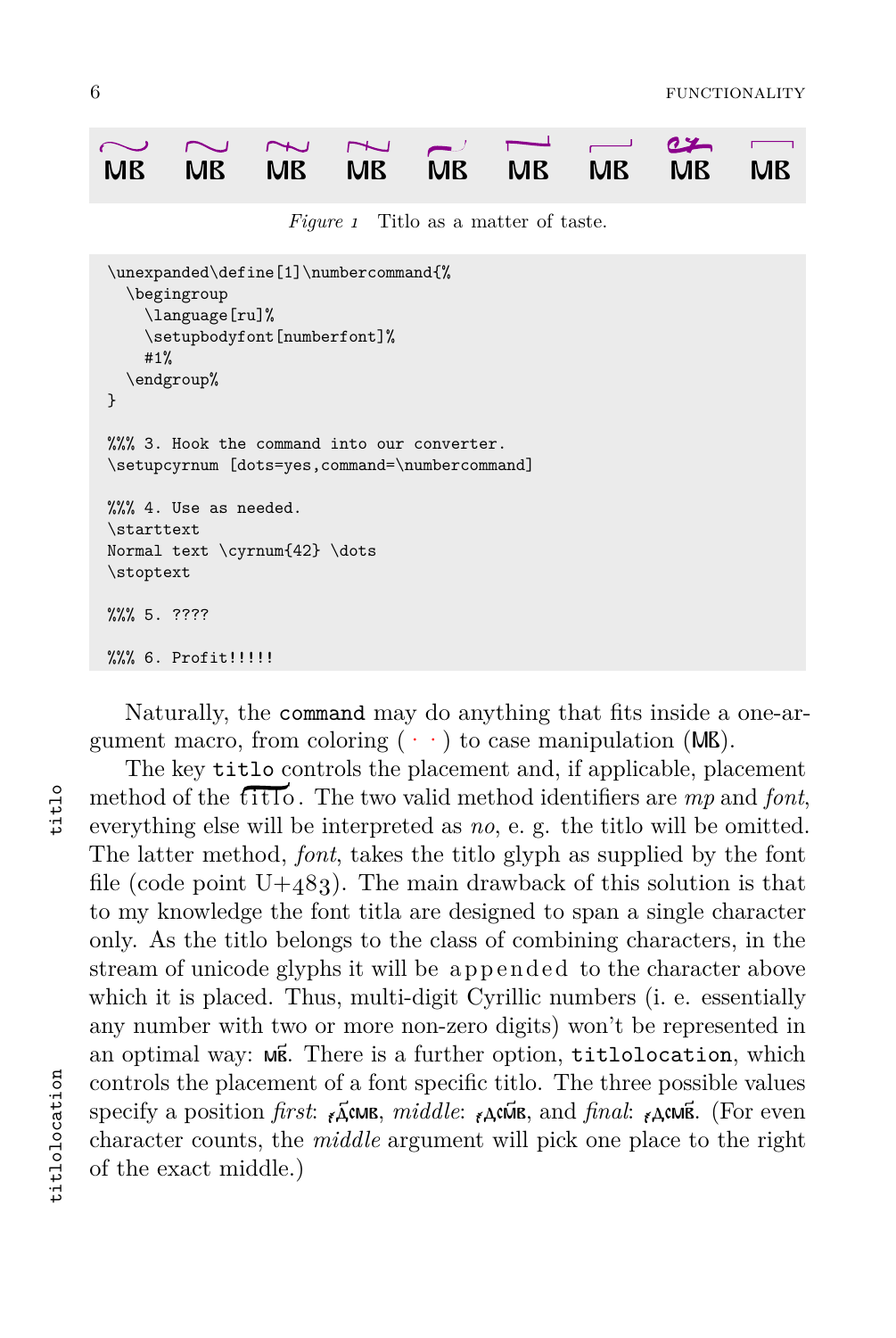| titlospan    | result                                            |
|--------------|---------------------------------------------------|
| 1            | <sub>ř</sub> у <sub>ř</sub> іс <sub>ř</sub> дсм в |
| $\mathbf{2}$ | ry krac MB                                        |
| 3            | $\partial f \partial f \in K$ $\partial f$ CMB    |
| 4            | $\gamma_{\epsilon}$ K $\gamma_{\epsilon}$ ACMB    |
| 5            | ҂Ѵ҂Ҝ҂ДѠВ                                          |
| 6            | <sub>҂</sub> Ѵ҂Ҝ҂ДСМВ                             |

*Figure 2* Different titlo spans. users will have recognized mode 8 as the old An alternative to the font titlo is provided by the *mp* variant which uses METAPOST to actually draw a titlo above the string of digits. Not only does this titlo cover the entire numeral, it also comes in a variety of drawing routines. At the moment there are nine more or less different titla you may choose from as demonstrated in [figure](#page-7-0) 1. These can be enabled on via the titlomode key. (Observant

Rubl' sign:  $\overline{\mathsf{M}}\mathsf{B}$ .<sup>6</sup>) The range of digits to be covered by the titlo can be customized by

passing the parameter titlospan an integer. The default value of 3 results in the titlo spanning at maximum the least significant three digits, because these will not be prefixed by a thousands sign. If the user wants the numeral to be covered as a whole, E can simply pass the value *all*. Beware that the dimensions of the titlo are proportional to the width of the numeral. Therefore, sufficiently wide (in terms of non-zero digits) numbers will cause the titlo to shrink horizontally as seen in figure 2. E. g. for the single digit number  $\lambda$  the titlo even exceeds the character it sits on, while it does not entirely cover the five digits plus two thousand signs of  $\sqrt{n_{\rm s}}$  $\Delta$  When using the *mp* titlo the color of this element can be chosen separately by passing a valid color identifier to the titlocolor key. The following example code demonstrates the colorization and drawing facilities.

```
\usemodule [cyrillicnumbers]
\setupbodyfont [computer-modern-unicode]
\setupcyrnum [
  titlo=mp,
  titlocolor=blue,
  titlospan=all,
  titlomode=7,
]
\starttext
\startlines
```
Cf. http://ru.wikipedia.org/wiki/##.Do.92\_.Do.98.Do.BC.Do.BF.Do.B5.D1.80 [.D0.B0.D1.82.D0.BE.D1.80.D1.81.D0.BA.D0.BE.D0.B9\\_.D0.A0.D0.BE.D1.81.D1](http://ru.wikipedia.org/wiki/Рубль#.D0.92_.D0.98.D0.BC.D0.BF.D0.B5.D1.80.D0.B0.D1.82.D0.BE.D1.80.D1.81.D0.BA.D0.BE.D0.B9_.D0.A0.D0.BE.D1.81.D1.81.D0.B8.D0.B8) [.81.D0.B8.D0.B8.](http://ru.wikipedia.org/wiki/Рубль#.D0.92_.D0.98.D0.BC.D0.BF.D0.B5.D1.80.D0.B0.D1.82.D0.BE.D1.80.D1.81.D0.BA.D0.BE.D0.B9_.D0.A0.D0.BE.D1.81.D1.81.D0.B8.D0.B8)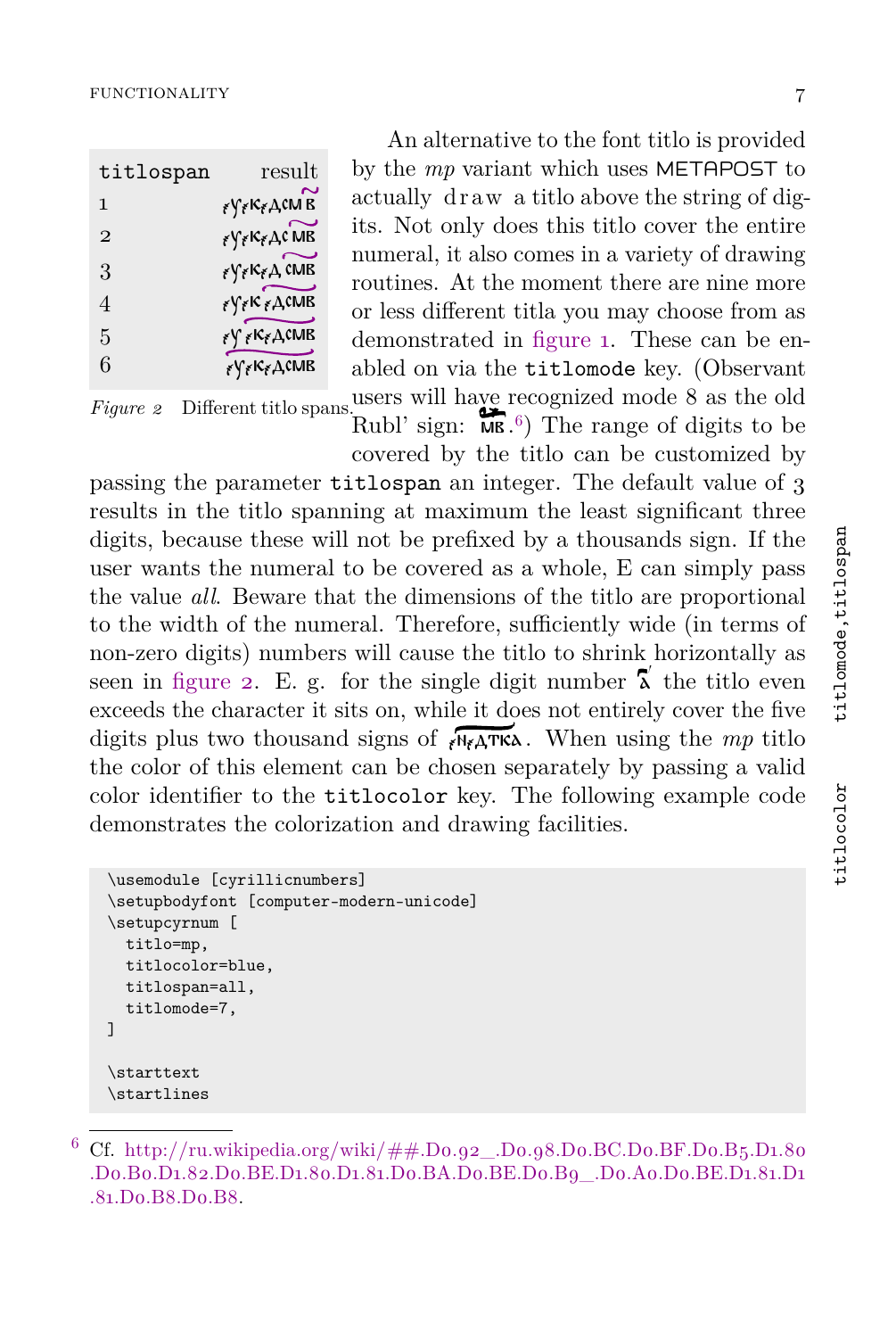```
\qquad \qquad \qquad \qquad {42}
\cyrnum [titlocolor=red,titlomode=9] {141213}
\cyrnum [titlocolor=green,titlomode=2] {271828}
\cyrnum [titlocolor=cyan,titlomode=4] {314159}
\stoplines
\stoptext
```
penwidth

The METAPOST method also comes with a key penwidth, which rather obviously determines the width of the pen that is used when drawing a titlo. Finding the optimal width can involve a lot of testing on the user's side; as a rule, the greater the font size, the wider the pen should be. Refer to table 1 for a demonstration of different values for this parameter.

| 1            | 0.600pt | .     | 4201 | 2.600pt | . * . |  |
|--------------|---------|-------|------|---------|-------|--|
| $\mathbf{2}$ | 0.800pt | . " . | 4202 | 2.800pt | .     |  |
| 3            | 1.000pt | .     | 4203 | 3.000pt | .     |  |
| 4            | 1.200pt | . " . | 4204 | 3.200pt | .     |  |
| 5            | 1.400pt | . * . | 4205 | 3.400pt | .     |  |
| 6            | 1.600pt | .     | 4206 | 3.600pt | .     |  |
| 7            | 1.800pt | . " . | 4207 | 3.800pt | .     |  |
| 8            | 2.000pt | . " . | 4208 | 4.000pt | .     |  |
| 9            | 2.200pt | . * . | 4209 | 4.200pt | .     |  |
| 10           | 2.400pt | . " . | 4210 | 4.400pt | .     |  |

*Table 1* Comparison of different values for the parameter penwidth.

 $R \rightarrow R$ <br>**B**.6 PREDEFINED COMMANDS

<span id="page-9-0"></span>Once the module is loaded, the commands \cyrnum and \cyrnumdrawtitlo will have been predefined.

 $\Ctext{YRNUM} [\dots, \frac{1}{n}, \dots]$  {...} **OPTIONAL** 1 *inherits from* \setupcyrnum 2 CONTENT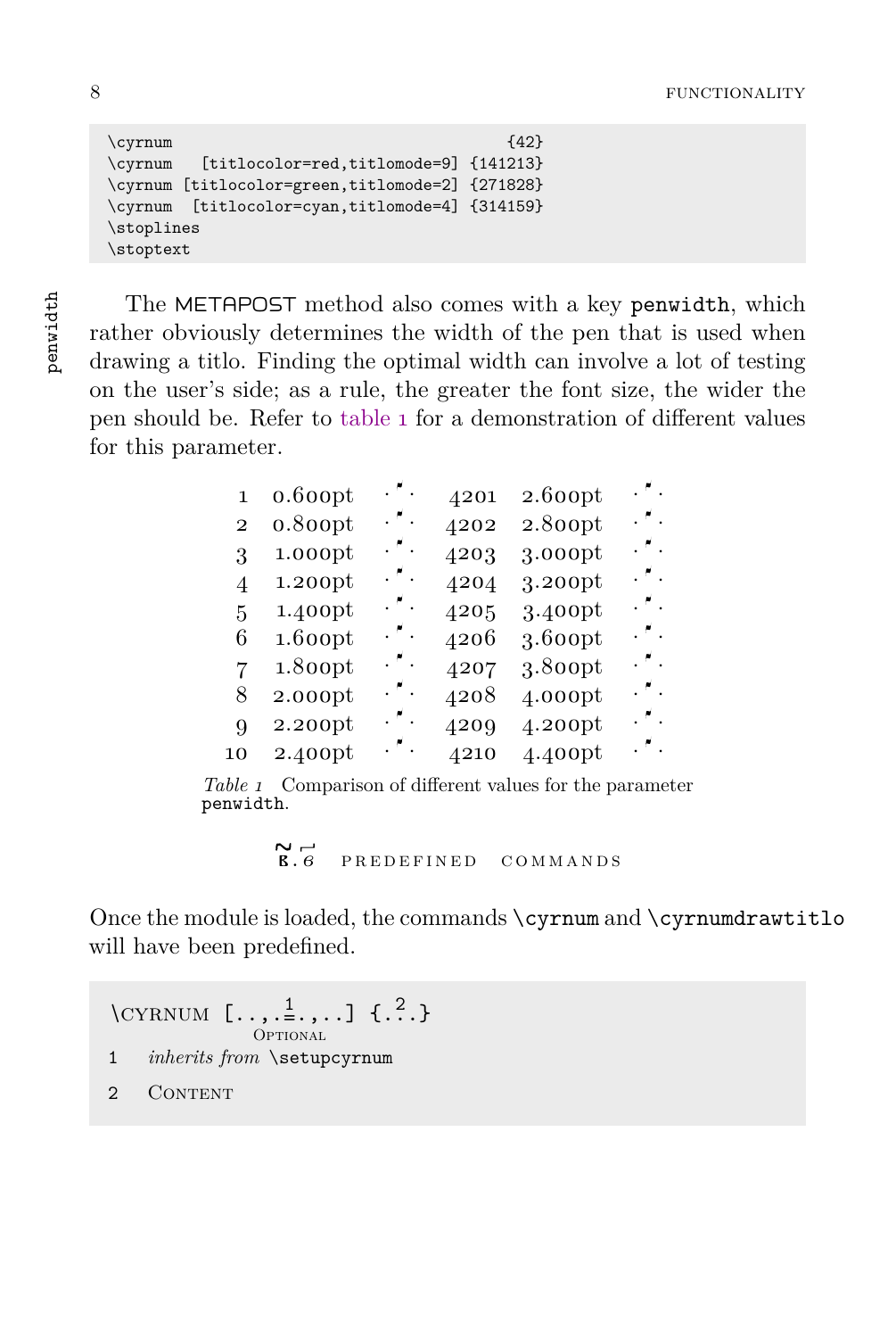\cyrnum is the default Cyrillic number macro. It is fully functional, meaning that besides converting a nonnegative integer into a Cyrillic numeral, it takes a key-value set of options as an optional first argument.

```
\usemodule[cyrillicnumbers]
\starttext
\cyrnum{1}
\cyrnum[titlo=mp,titlomode=4]{42}
\cyrnum{15}
\stoptext
```
Any of the abovementioned settings can be specified in the first argument. As customary with ConTEXt macros, these additional settings are local to one instance. Further calls to the macro won't be affected, unless they are explicitly applied via \setupcyrnum,

The use of titla is not restricted to indicating numerals. In addition it is often employed as a kind of emphasis in handwritten text where it is not easy to achieve visual distinction by font switching. Also, the titlo serves as a default marker for abbreviations as in **благод** $\text{tr}\mathbf{b}$  $\rightarrow$  БЛГ 0Д ВТЬ.

 $\C{YRNUMDRAWTTLO}$   $\{.\cdot\}$ 

CONTENT

This is where the macro \cyrnumdrawtitlo comes into play. For instance, designations of things considered "sacred" are highlighted by default in some texts. Because they appear very frequently, they were shortened as well, like  $\mathsf{rocn0}_{\mathsf{A}}$ ь  $\rightarrow$   $\mathsf{Fb}$ .<sup>7</sup>

господь ->\cyrnumdrawtitlo{гь}

<sup>7</sup> Examples taken from [http://commons.wikimedia.org/wiki/Category:Titlo?uselang](http://commons.wikimedia.org/wiki/Category:Titlo?uselang=uk)  $=$ uk.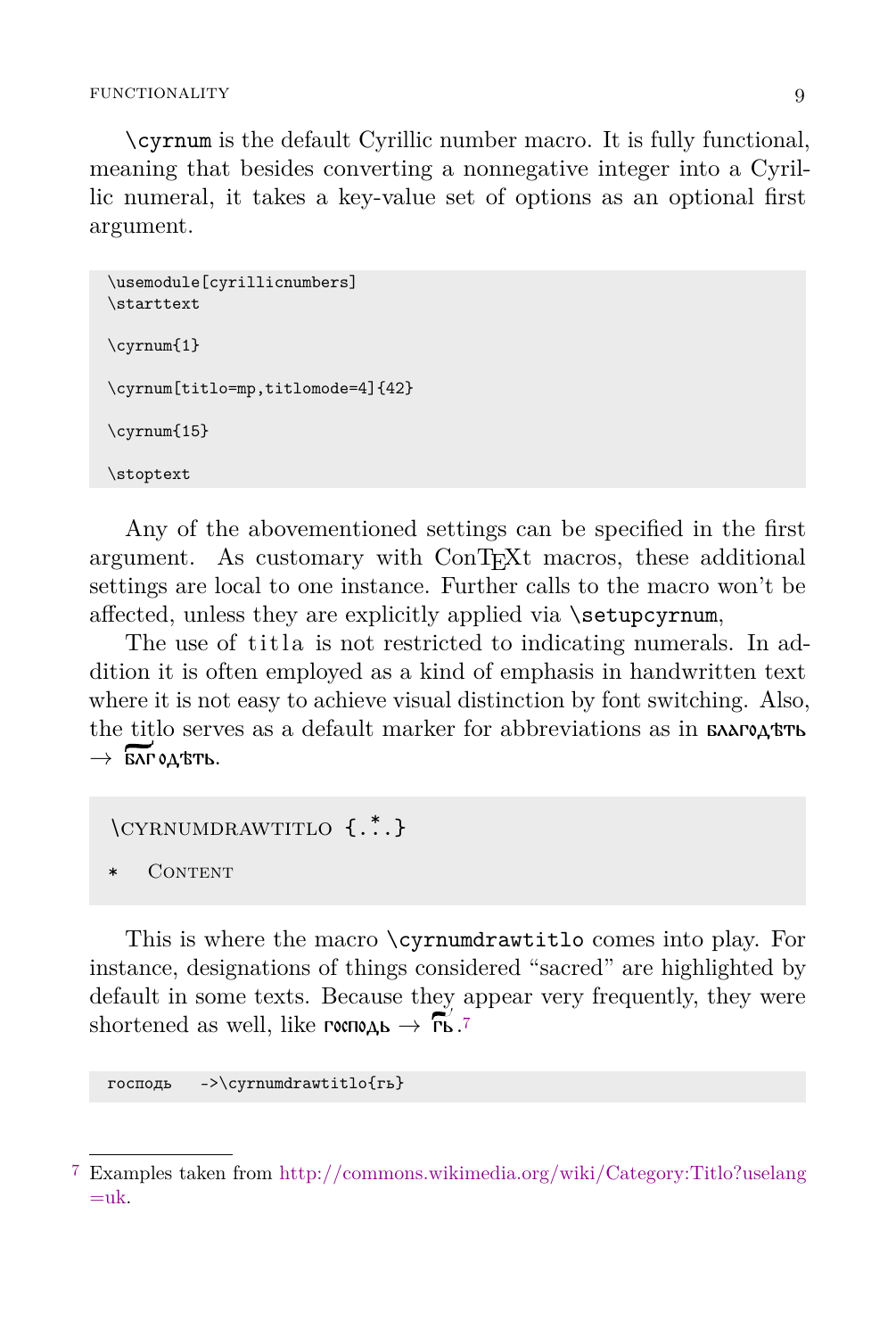<span id="page-11-0"></span>благодѣть -> \cyrnumdrawtitlo{блг}одѣть

```
R_{12} command derivation
```
There is no need to reconfigure the \cyrnum macro whenever you intend to deviate from the presets. Instead, special purpose commands can be defined via \definecyrnum.

 $\setminus$  definecyrnum  $[ .^1. ] [ . . , .^2. , . . ]$ OPTIONAL 1 **IDENTIFIER** 2 *inherits from* \setupcyrnum

All the options that can be passed to \definecyrnum are also valid for derived macros; they inherit the setups of the macros they are derived from. A full example to play with is given in below listing:

```
\usemodule[cyrillicnumbers]
\setupbodyfont[computer-modern-unicode]
\definecyrnum[mynumone][titlo=no,dots=no]
\definecyrnum[mynumtwo][mynumone]
\setupcyrnum [mynumtwo][titlo=mp,titlomode=2,titlocolor=red]
\definecyrnum[mynumthree][mynumtwo]
\setupcyrnum [mynumthree][titlomode=4,dots=yes]
\starttext
\mynumone{42}
\mynumtwo{42}
\mynumthree{42}
\stoptext \endinput
```
Which results in:  $\overset{\mathsf{N}}{\cdot} \cdot \overset{\mathsf{N}}{\cdot}$ .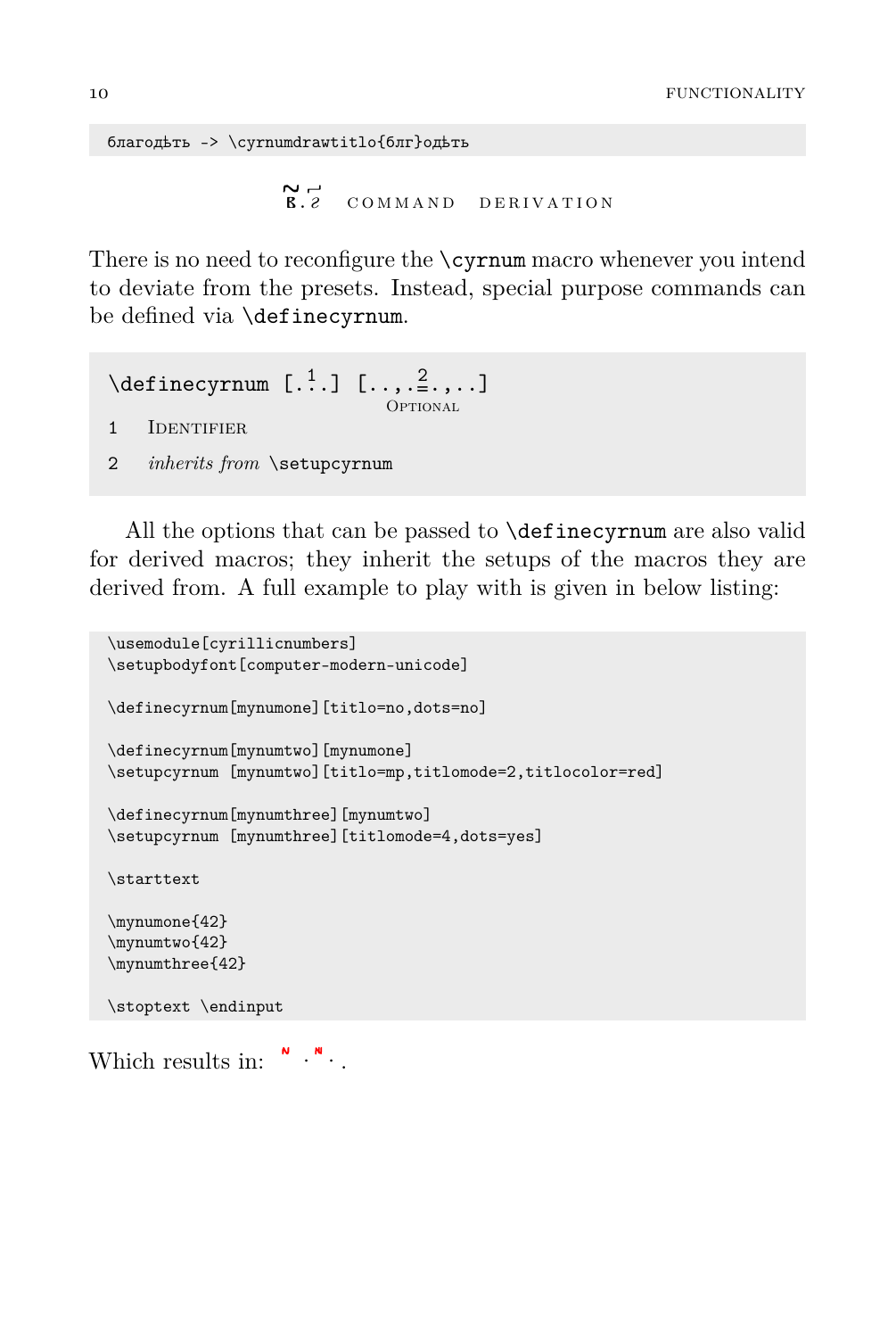## г **USAGE AND PRECAUTIONS**

### $R \mid a$  counters

<span id="page-12-1"></span><span id="page-12-0"></span>The macros created by \definecyrnum are generic conversion commands. As such, they can be hooked into any functionality that outputs integers of some sort: document structure elements, page numbers *&*c. In order to have ConTEXt recognize your personal Cyrillic number macro as a converter you need the macro **\defineconversion**.

```
\usemodule [cyrillicnumbers]
\setupbodyfont [computer-modern-unicode]
%%% 1. Define a number converter.
\definecyrnum [neatsections] [
 dots=yes,
 titlo=mp,
 titlomode=7,
]
%%% 2. Register the converter.
\defineconversion [my_section_conversion] [\neatsections]
%%% 3. Insert it into a structure set.
\definestructureconversionset [my_section_set]
  [numbers,my_section_conversion] [my_section_conversion]
%%% 4. Use the set in your chapter command.
\definehead [mychapter] [chapter]
\setuphead [mychapter] [
 sectionconversionset=my_section_set,
 page=no,
]
\starttext
\dorecurse{10}{%
  \startmychapter[title=foo]
    \input knuth
  \stopmychapter
}
```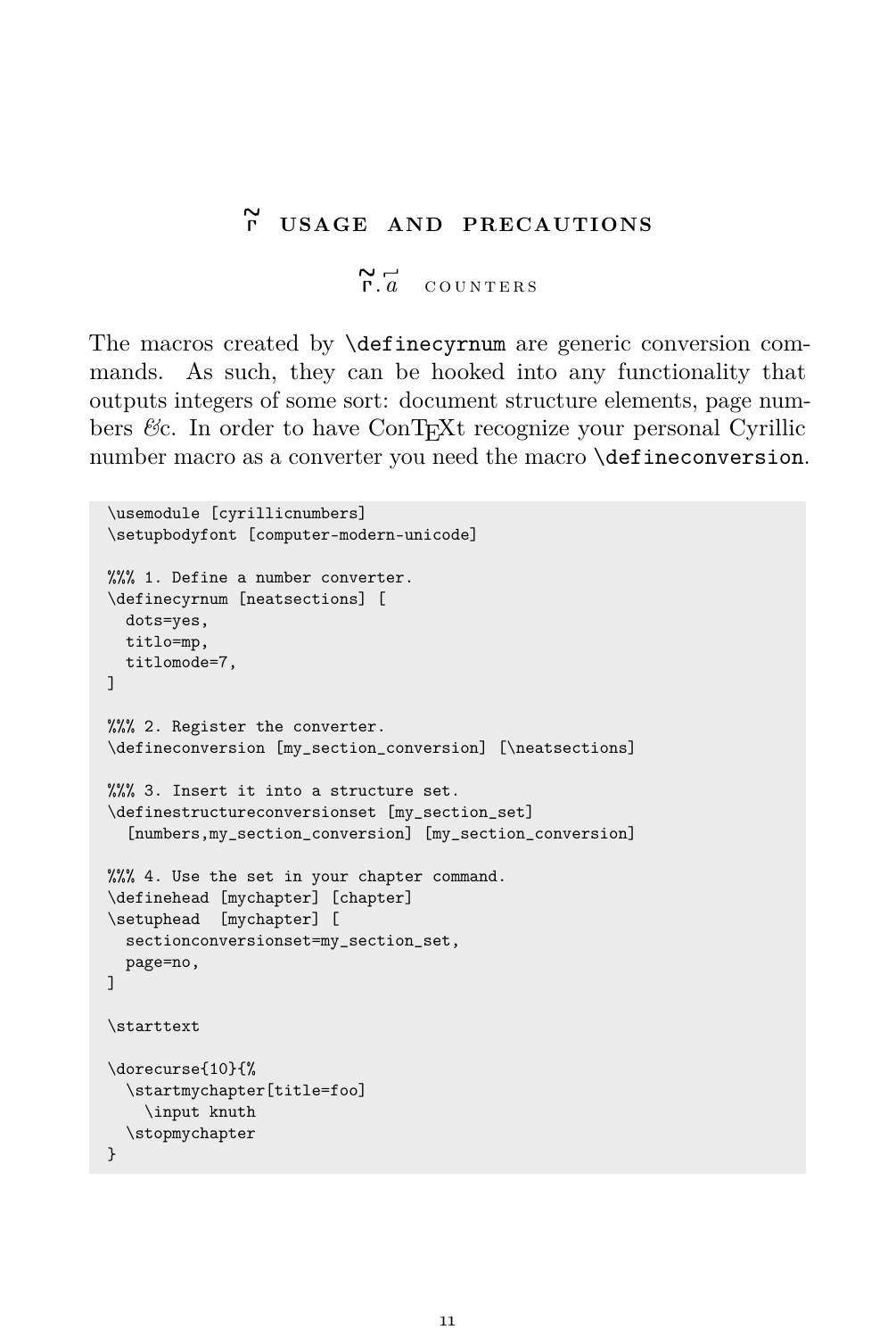<span id="page-13-0"></span>\stoptext \endinput

$$
\begin{array}{cc}\n\mathbf{N} & \mathbf{H} \\
\mathbf{F} \cdot \mathbf{G} & \mathbf{F} \mathbf{O} \mathbf{N} \mathbf{T} & \mathbf{ISSUES}\n\end{array}
$$

Although not the entire Cyrillic alphabet is needed to represent the numerals, they involve certain characters which are uncommon in contemporary languages. Therefore they are usually omitted in Cyrillic fonts, which leads to the problem of finding an adequate font. A matching superset of Knuth's typeface is *Computer Modern Unicode* which is part of T<sub>E</sub>XLive and packaged for many distributions.<sup>8</sup> CMU is SIL-OpenFont licensed; it has been used in some of the above examples.

There are alternatives offering glyph shapes that resemble the hand written script of Old Slavonic codices. One of them is the beautiful *BukyVede* which has been used as the main Cyrillic font throughout the text. It was created by the Codex project of the Bamberg University<sup>9</sup> but unfortunately the licensing terms are imprecise (non-free). Its authors offer another font matching the popular Times typeface under a yet more restrictive license.<sup>10</sup>

<sup>8</sup> Home: [http://cm-unicode.sourceforge.net/;](http://cm-unicode.sourceforge.net/) TEXLive: [http://tug.org/svn/t](http://tug.org/svn/texlive/trunk/Master/texmf-dist/fonts/opentype/public/cm-unicode/) [exlive/trunk/Master/texmf-dist/fonts/opentype/public/cm-unicode/](http://tug.org/svn/texlive/trunk/Master/texmf-dist/fonts/opentype/public/cm-unicode/); Arch: [http://aur.archlinux.org/packages.php?ID=44029;](http://aur.archlinux.org/packages.php?ID=44029) Debian: [http://packages.debia](http://packages.debian.org/wheezy/fonts-cmu) [n.org/wheezy/fonts-cmu.](http://packages.debian.org/wheezy/fonts-cmu)

<sup>9</sup> Home: <http://kodeks.uni-bamberg.de/aksl/Schrift/BukyVede.htm>.

<sup>10</sup> Home: <http://kodeks.uni-bamberg.de/aksl/Schrift/RomanCyrillicStd.htm>.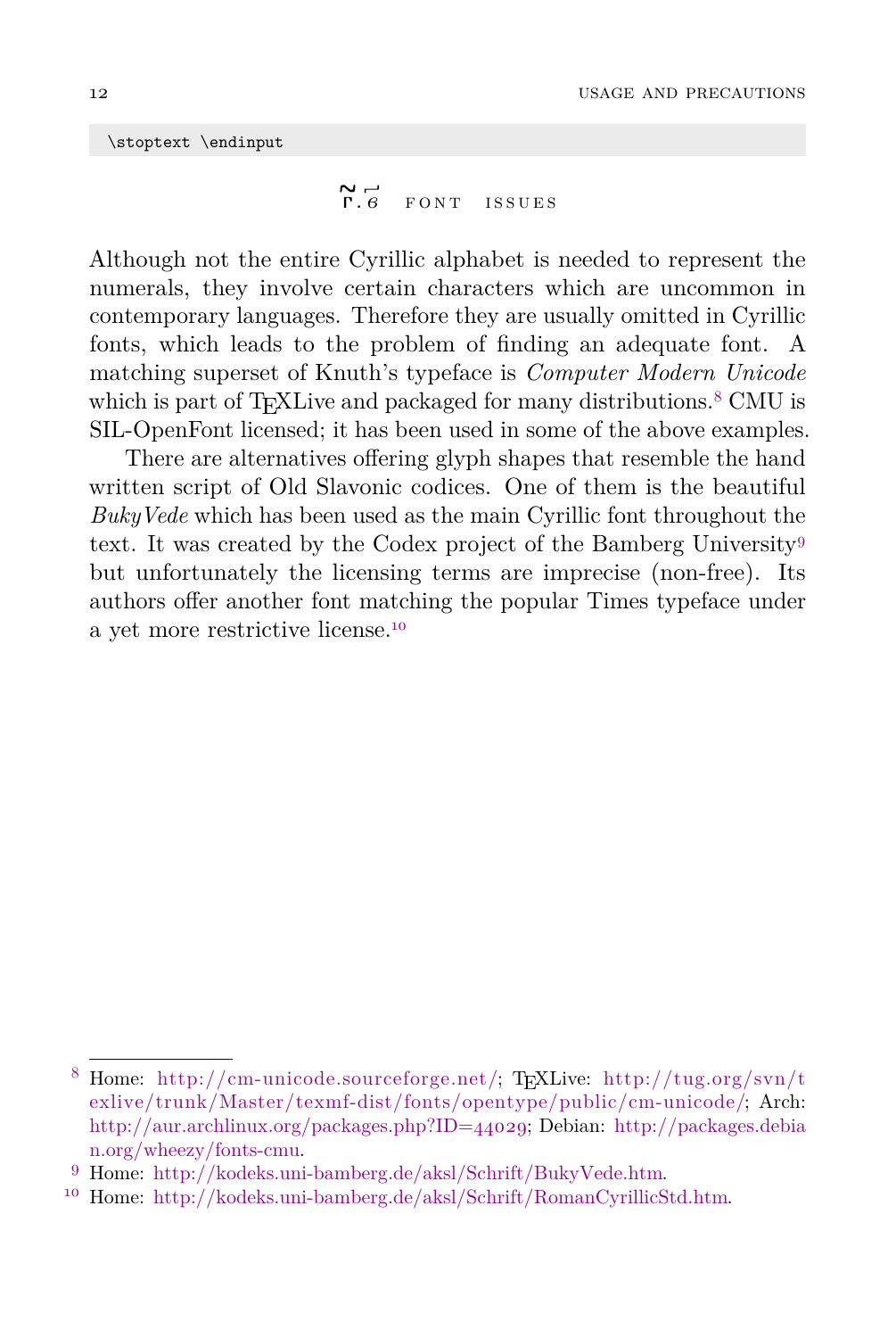#### **LICENSE**

<span id="page-14-0"></span>Copyright  $2011-2013$  Philipp Gesang. All rights reserved.

Redistribution and use in source and binary forms, with or without modification, are permitted provided that the following conditions are met:

- 1. Redistributions of source code must retain the above copyright notice, this list of conditions and the following disclaimer.
- 2. Redistributions in binary form must reproduce the above copyright notice, this list of conditions and the following disclaimer in the documentation and/or other materials provided with the distribution.

this software is provided by the copyright holder "as is" and any express or implied warranties, including, but not limited to, the implied warranties of merchantability and fitness for a particular purpose are disclaimed. in no event shall the copyright holder or contributors be liable for any direct, indirect, incidental, special, exemplary, or consequential damages (including, but not limited to, procurement of substitute goods or services; loss of use, data, or profits; or business interruption) however caused and on any theory of liability, WHETHER IN CONTRACT, STRICT LIABILITY, OR TORT (including negligence or otherwise) arising in any way out of the use of this software, even if advised of the possibility of such damage.